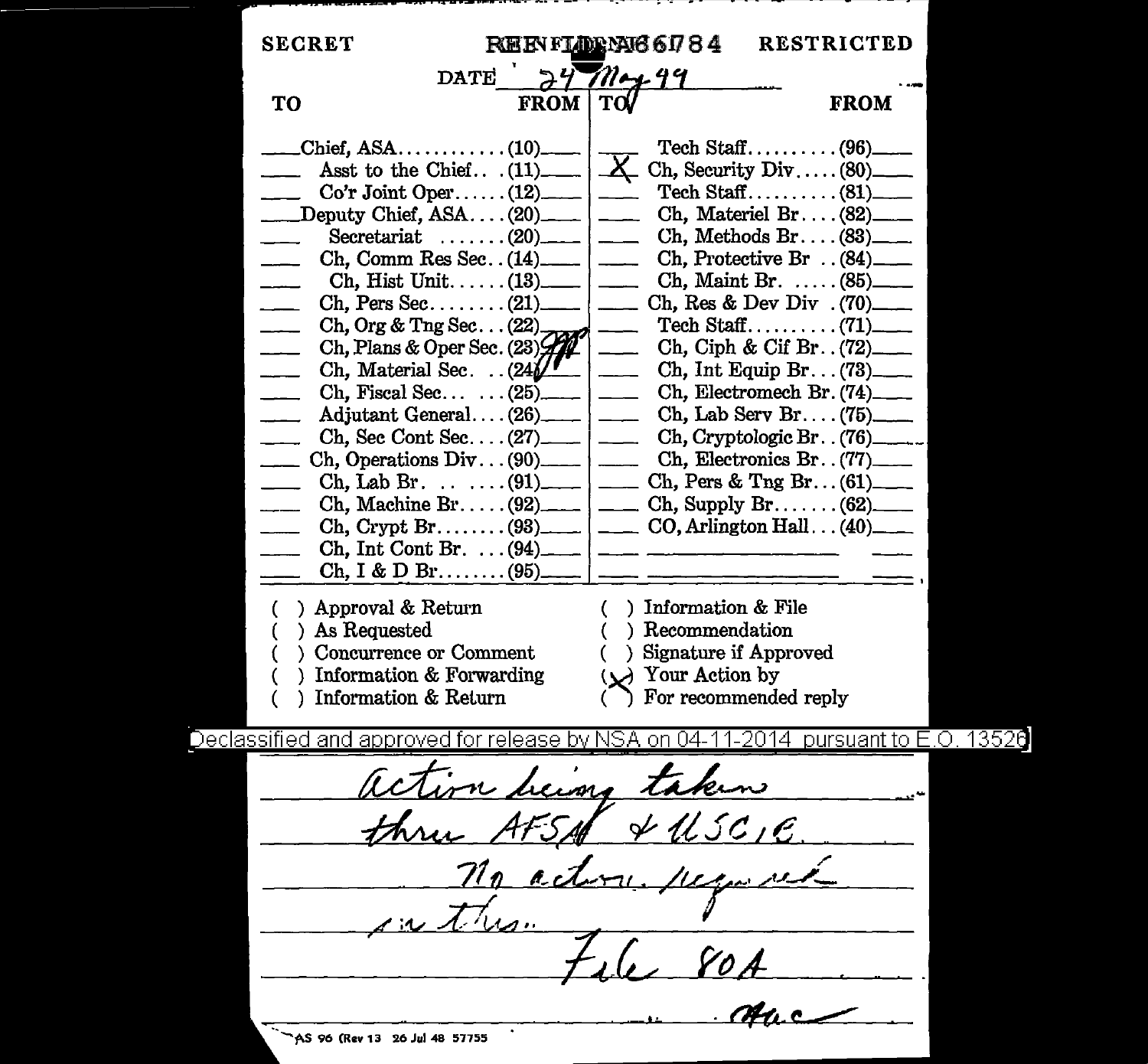{ ·-

 $\mathbf{I}$ 

. ; ........

'''<br>'' '

THE SECRETARY OF<sup>1</sup>STATE<br>• WASHINGTON 25, D. C.



ADDRESS OFFICIAL COMMUNICATIONS TO AND THE SECRETARY OF STATE<br>
THE SECRETARY OF STATE<br>
WASHINGTON 25, D.C.<br>
WASHINGTON **DEPARTMENT OF STATE** WASHINGTON

REF ID:A66784

May 19, 1949.

ONFIDENT<del>IAL</del>

## MEMORANDUM FOR CHIEF, SECURITY DIVISION,

ARMY SECURITY AGENCY

Subject: Military Assistance Program.

Advance planning in connection with the military assistance program to be presented to Congress is being undertaken in the Department of State. Questions have arisen as to arrangements for telegraphic communications which depend upon cryptographic facilities . available.

I have been requested to present the problem in preliminary form to interested officials and obtain guidance for the more detailed planning to come later. The attached paper contains most of the information presently available. Please let me know whether you agree with the recommendation or would like to discuss the problem at a meeting.

Captain, USN Chief, Division of Cryptography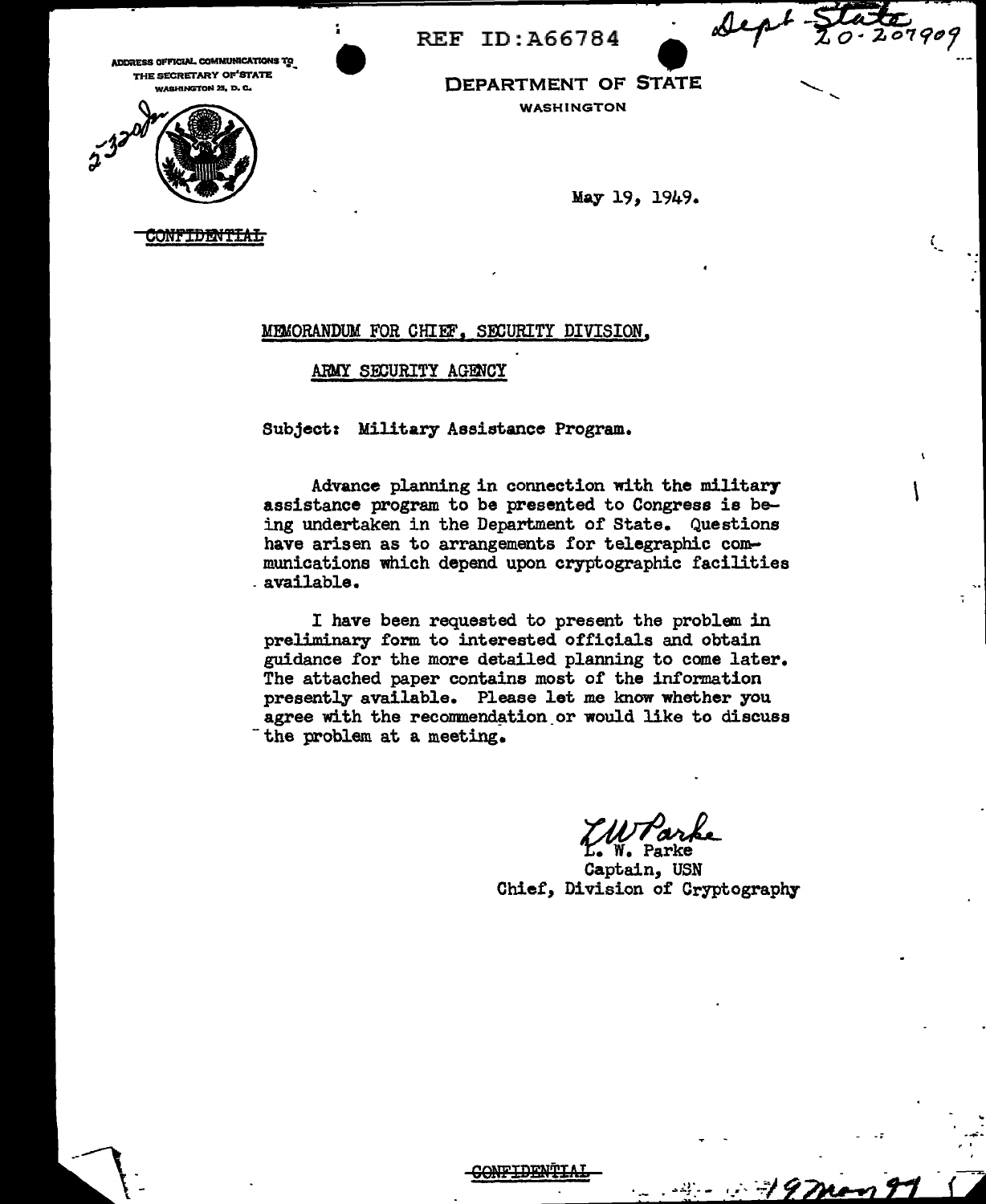REF ID:A66784

)<br>Y

# THE FROBLEM

To provide cryptographic facilities for the field representatives of agencies participating in the U.S. ..ilitary Assistance Program.

# FACTS BEARING ON THE CASE

The Department of State, at the direction of the President, is coordinating the efforts of all Government agencies in shaping a unified, cqhesive military aid program. Requests for military assistance may be expected from any "free nations which will cooperate with us in the maintenance of peace and security." This paper deals only with cryptographic problems created by a military assistance program.

The Departments of State, Army, Navy, and Air, and the Economic Cooperation Administration are expected to be participating agencies, with the broad responsibility and authority to administer the military assistance program delegated to the Secretary of State. At present cryptographic channels exist for the handling of messages between each of the participating agencies and its field representatives. These channels include systems held by diplomatic missions, attaches of these missions, and by military missions such as those in Greece and Turkey.

Existing cryptographic channels are primarily for communications within an agency and do not provide a common channel for messages of concern to all participating agencies.

## DISCUSSION

Although it may be desirable for each participating agency to use its own cryptographic channels in connection with MAP traffic, there are some advantages to providing a joint system for this traffic. For example, in a large MAP installation the volume of traffic may necessitate additional tie-lines which could terminate in a separate MAP building, This would permit the operation of a joint communication center and code room, Also, traffic between agencies would not have to be reencrypteq

<u>COMPIDENTIAL</u>

.\_

--·~ ....